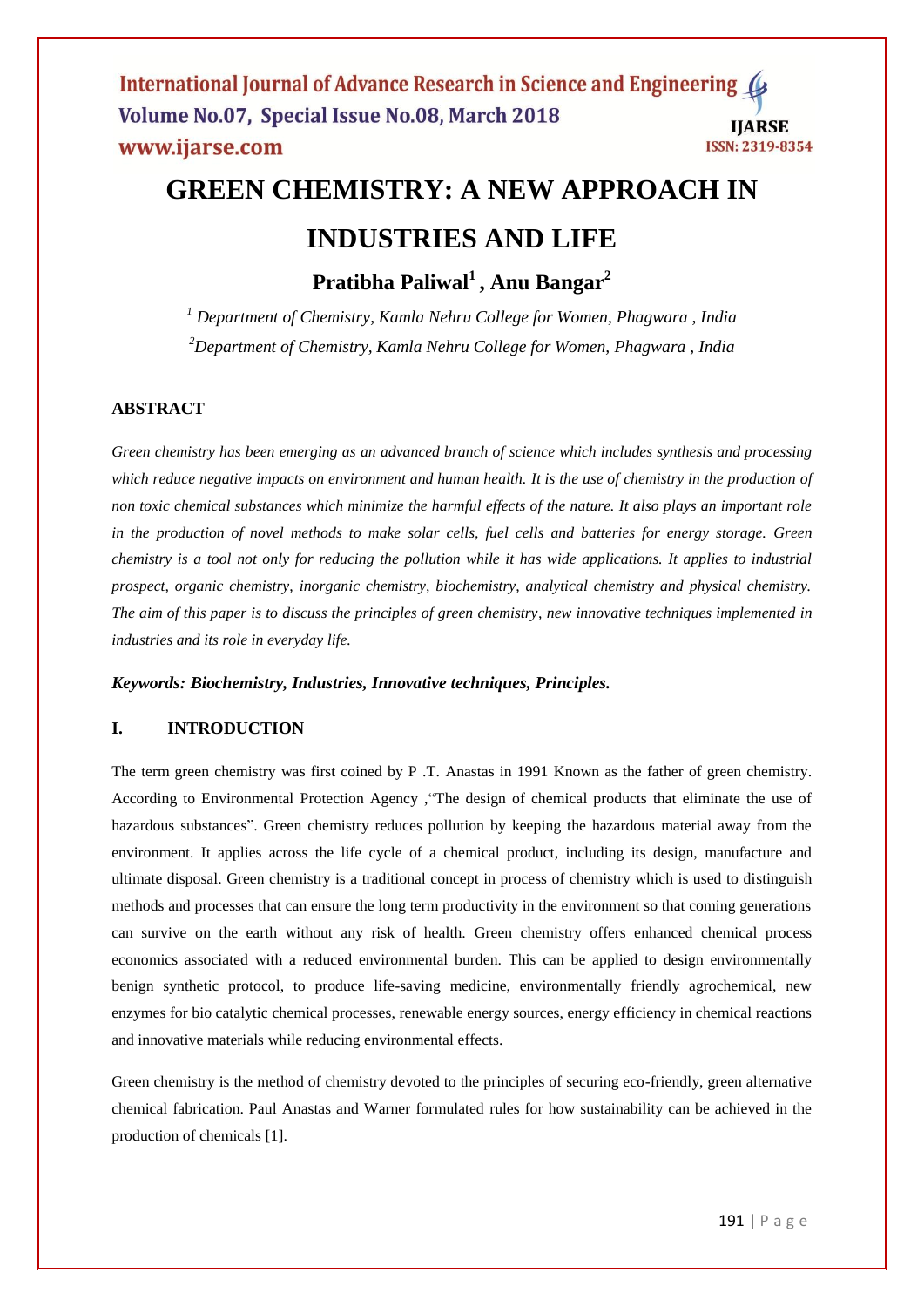# **II. BASICS OF GREEN CHEMISTRY**

# **1. Anticipation of waste**

It helps to remove/clean up waste produced in the various chemical reaction.

Organic fertilizers, green manure, biogas and vermi-compositing etc. are the examples that generated from the waste [2].

## **2. Less hazardous chemical synthesis**

Non toxic products should generated by different synthetic products. Solvent free reaction and microwave organic synthesis and adipic acid synthesis by oxidation of cyclohexene using hydrogen peroxide are the following process which are eco-friendly in nature [3].

#### **3. Atom Economy**

This describes the conversion efficiency of chemical process in terms of all atoms involved in the reaction. Examples- Rearrangement reaction, Diel's Alder reaction and Hydrogenation of carboxylic acid to aldehydes using solid catalysts.

#### **4. Designing safer chemicals**

Chemical products should be prepared in such a way that they generate non toxic substances and it is safe for using in various chemical methods as well as for environment.

Example- polyphenylsulfone is used in interior panels of aircraft and underground train [4].

# **5. Safer solvents and auxiliary**

The use of auxiliary substances should be made unnecessary. Liquid carbon dioxide is used as a solvent in the extraction of caffeine from coffee beans [5].

#### **6. Design for energy efficiency**

Energy requirements should be used in control condition or at low temperature and pressure. To develop the alternatives for energy generation like photovoltaic cell, bio-based fuel and solar water heater [6].



#### **7. Use of renewable foodstocks**

Foodstock should be used again and again instead of depleting. Production of surfactants is an example of renewable food stocks [7].

#### **8. Reduce Derivatives**

Blocking groups, protection, deprotection, temporary modification of chemical/physical process is the part of the reaction which requires additional reagents [8].

# **9. Catalysis**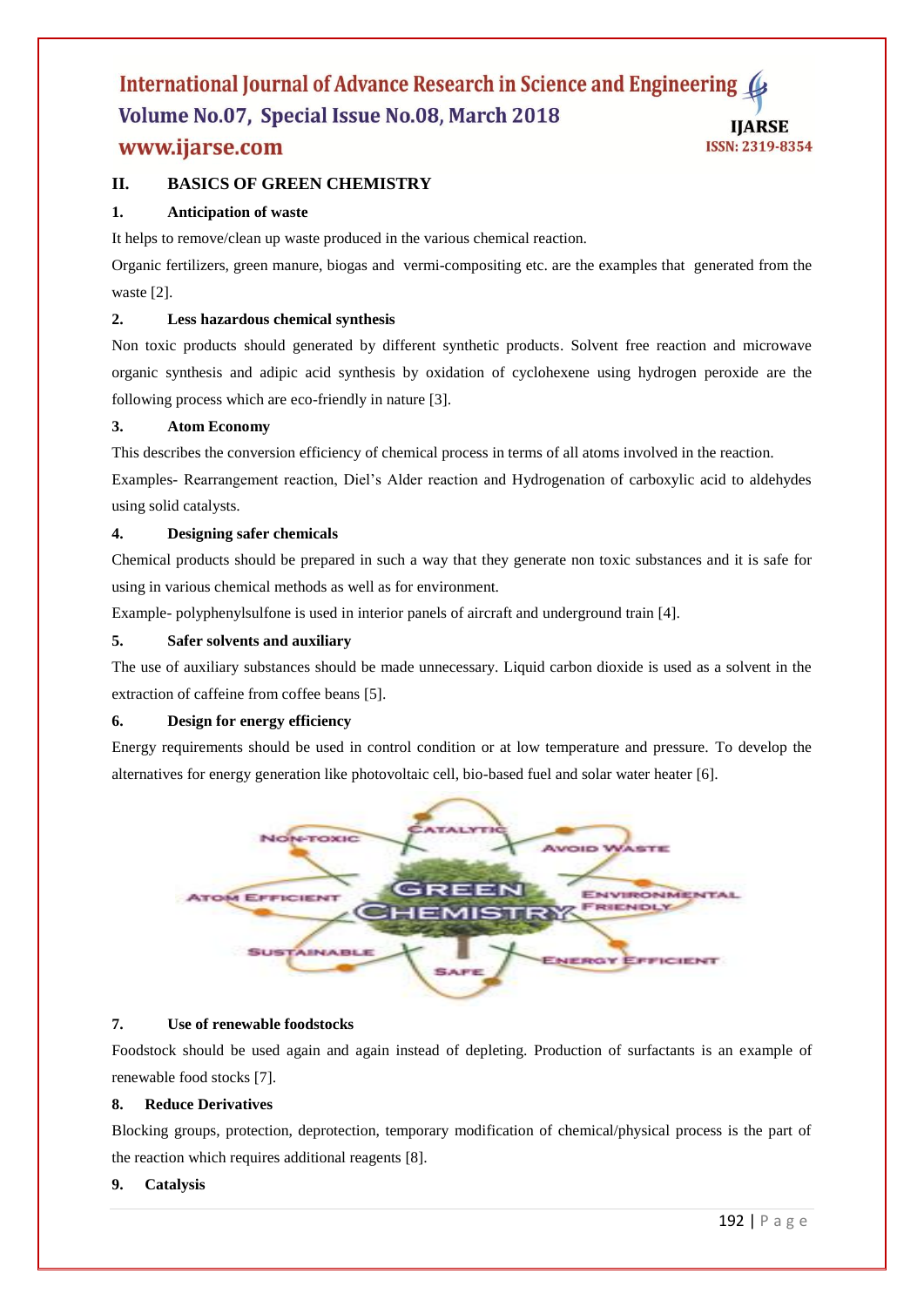Selective catalysts should be used in the chemical reaction like efficient Au(III) catalysed synthesis of benaminones from 1,3-dicarbonyl compounds and zeolite is also used as a shape selective catalyst [9].

# **10. Design for Degradation**

Synthesis of substances should be in that manner it would be easily degradable at the completion of the reaction viz. Synthesis of biodegradable polymers [10].

# **11. Real time analysis to control the pollution**

Use of in-line analyzers for waste water monitoring and various analytical methods should be developed so that it helps to prevent pollution problem.

# **12. Inherently safer chemistry for accident prevention**

During chemical process the material should be selected in better way that minimize accident like explosions and fires and is healthy for environment as well as humans.

Example- methyl halides in methylation reaction [11].

# **III. APPLICATIONS IN INDUSTRIES**

Safe raw materials can be used for the production of reagents used in the some industrial chemical processes.

# **3.1 Green synthesis of adipic acid from glucose:**

As glucose is illimitable, it can be converted into adipic acid in the presence of enzyme from genetically modified bacteria. This production of acid guards the workers and environment from threats of hazardous chemical compounds and then this adipic acid can be used in the production of nylon, lubricants and plasticizers etc. instead of its production from benzene which has many carcinogenic properties.

# **3.2 Production of biodiesel oil:**

The fats lodged in the plant oils e.g. from soya beans can be used for the synthesis of biodiesel oil by removing glycerine molecule by trans-esterification process which can be further used in the production of soap.

# **3.3 Use of CO<sup>2</sup> as supercritical fluids(SCFs )for dry cleaning of clothes:**

As CO<sub>2</sub> is cheap, easily available and inflammable, it has been tremendously used in many textiles and metal industries and for dry cleaning of clothes. Supercritical fluids(SCFs) includes the liquids and gases at temperature and pressures higher than critical temperatures and pressures supercritical fluids can dissolve many compounds with different polarity and molecular masses due to its high compressibility near critical point that makes it easy to adjust density and solution ability by a small change of temperature and pressure. This can be used for dry cleaning of clothes instead of perchloroethylene (PERC) which pollutes water resource and are cancer causing agents.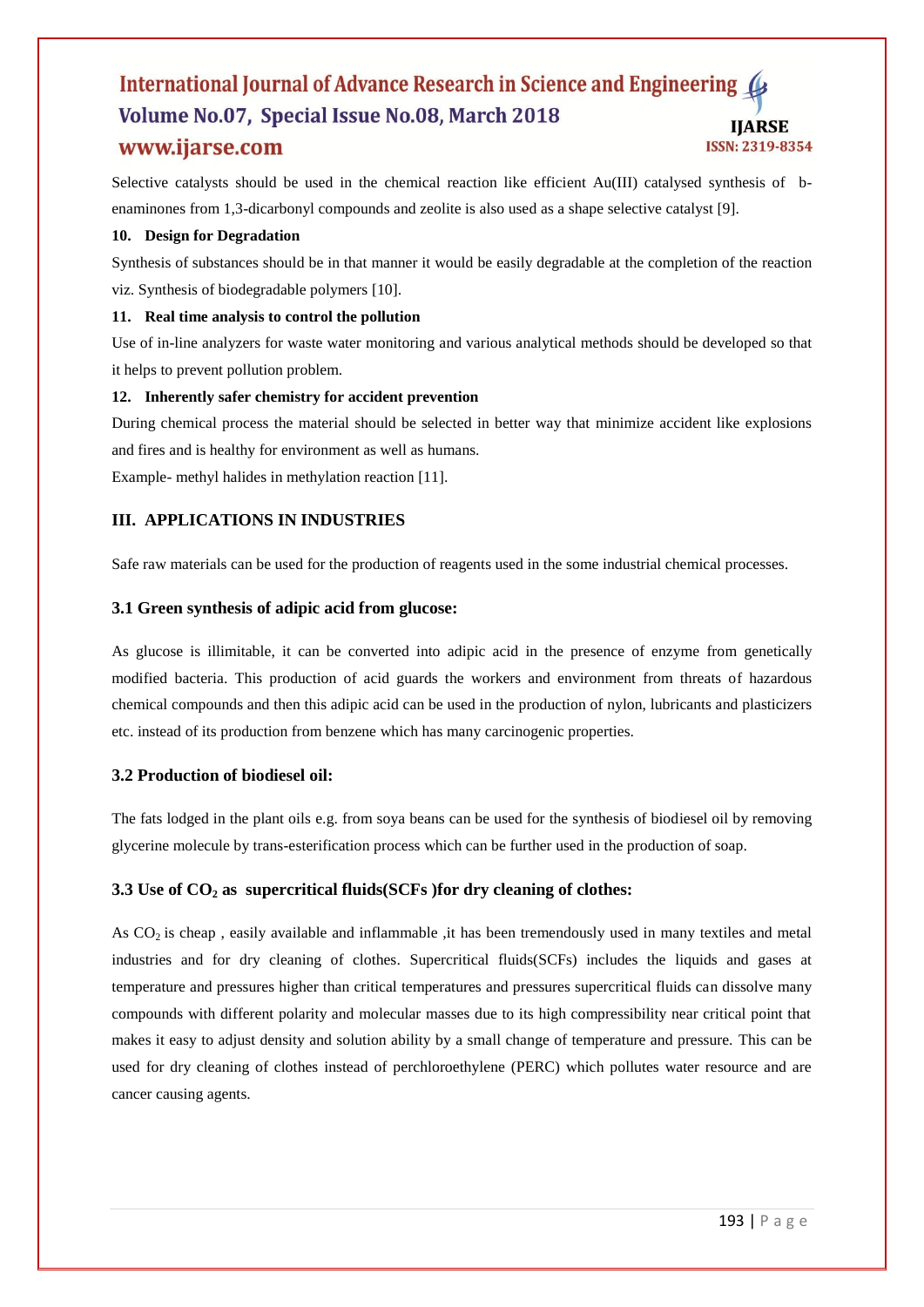# **3.4 Use in Greener Pharmaceuticals:**

Pharmaceuticals companies are selecting less hazardous reagents reducing reaction steps and developing better catalysts. Chemotherapy drug paclitaxel (Taxol), was originally made by extracting chemicals from yew bark tree, a process that used a lot of solvent in addition to killing the tree. The drug is now made by growing tree cells in a fragmentation vat.

# **3.5 Synthesis of compounds without the use of solvent:**

It is fast and eco friendly method because it eliminates the use of solvent which are not safe for human health. The preparation of benzilic from benzyl by conventional method.It involves the reaction of benzyl with potassium hydroxide solution in the presence of ethanol.

#### **3.6 Microwave induced organic synthesis:**

Organic synthesis and functional group transformations can be carried out more efficiently by the use of eco friendly solvent free microwave approach. They help in preventing pollution by reducing the use of solvents in organic synthesis. For the reduction of waste and minimization of energy use microwave assisted solvent free reactions has been considered as appropriate methodology. Microwave assisted condensation reactions have been accompanied using benign reagents such as ammonium acetate .Microwave expedited dehydration reactions using montmorillonite K10 clay [12] or envirocat reagent [13] have been accomplished in the synthesis of imines and enamines via reactions of primary and secondary amines with aldehydes and ketone respectively. The traditional conversion of thiocarbonyls to carbonyls involve the use of stoichiometric amounts of oxidants that are either inherently toxic or involve the use of tedious process. The solvent free dithiocarbonylation process can be used to overcome these difficulties. It involves the use of clayfen [Iron(II)nitrate on clay] or clayan [Ammonium nitrate on clay] ,that is accelerated by microwave irradiation.

#### **3.7 Use in agrochemicals:**

The use of biofeedstocks and biocatalysts provide a direct link to agriculture. Traditional farming practices leave unwanted chemicals in the environment, in the soil, water and air. The green chemistry involve the manufacturing of active ingredients of bio pesticides. For instance , the extraction of d-limonene is regulated as conventional insecticide due to its toxic mode of action. In contrast, the oil from which d-limonene may be derived when used as a pesticide, normally have a non toxic mode of action and are regulated as bio pesticides.

#### **3.8 In paper and pulp industry**:

Green chemistry practices in paper and pulp industry improved the pulp and paper properties with reduction in use of conventionl bleaching chemicals and generation of pollutants during bleaching of pulp. The most significant environmental impacts of the pulp and paper manufacture resulting from pulping and bleaching processes. The disposal of waste water contains various chemicals, bleaching and whitening agents which are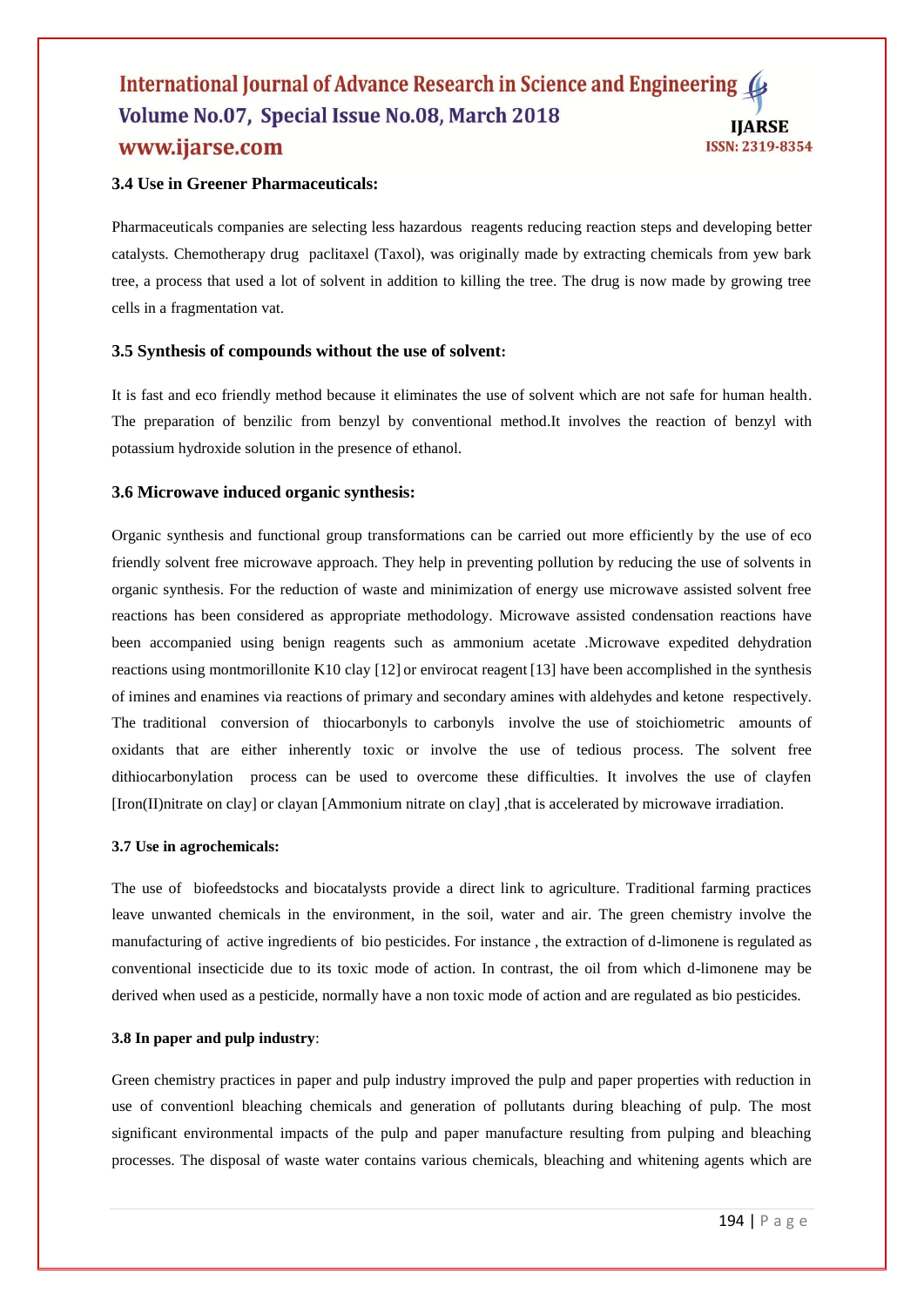the major environmental concern. The use of Green bleaching chemicals prior to conventional bleaching series reduced the biological oxygen demand (BOD), chemical oxygen demand (COD), total dissolved solids (TDS), color and adsorbable organic halogens (AOX) in the bleaching filtrate compared to the use of conventional bleaching chemicals. Use of xylanase enzyme prior to bleaching reduced the TDS, color and AOX in the bleaching filtrate. The use of green chemistry procedures help to reduced the pollution emerging from paper and pulp industry.

#### **3.9 Green Chemistry for organic solar cells:**

The energy production methods are associated with some degree of environmental degradation. The organic solar cells are manufactured using  $\pi$ - conjugated (semiconducting) polymers which involves low energy intensity and minimum production of toxic waste even at low cost. The principles of green chemistry, applied to the synthesis of conjugated polymers, are identified as important guidelines for the multi-tonne manufacturing of these materials. A general theme in both green chemistry and process research is that low cost can be correlated to environmental benignity when the costs of disposing wastes are high. This Perspective then highlights five synthetic strategies that satisfy several of the criteria of green chemistry: (1) polymerization using metal-mediated cross-coupling reactions that reduce or eliminate stoichiometric organotin waste; (2) the use of heterogeneously catalyzed polymerizations; (3) polymerization involving activation of C–H bonds; (4) use of biofeedstock-derived starting materials; and (5) polycondensation reactions that evolve water as a byproduct.

#### **IV. ENACTMENT OF GREEN CHEMISTRY IN EVERYDAY LIFE**

#### **4.1. Green dry cleaning of cloths:**

Per-chloroethene is mainly used as a dry cleaner but it has carcinogenic nature Joseph De Simons developed a new technology known as Micell technology. In this liquid  $CO<sub>2</sub>$  can be used as a dry cleaning agent proposed by Timothy Remark and James Mc Clain [14].

## **4.2. Green Bleaching agents:**

Terry Collins is the professor of chemistry at Carnegie Mellon University has been engaged in green oxidation technologies by producing non toxic catalysts for activating natural oxidants like hydrogen peroxide which is used as a bleaching agent in the presence of activators (Tetra-amido macro cyclic ligand).During reaction it produces hydroxyl radicals that causes bleaching. This bleaching agent breaks down lignin [15].

#### **4.3. Bio-degradable plastic:**

Eco flux compostable polyester film developed by Badan Aniline and Soda Factory by Friedrich Engelhorn, is the largest chemical company in the world. Ecoflux is used for manufacturing biodegradable bags with cassava starch and calcium carbonate. Plastics products can now be prepared from plant sugars from renewable crops like corn, potatoes and sugar beets [16].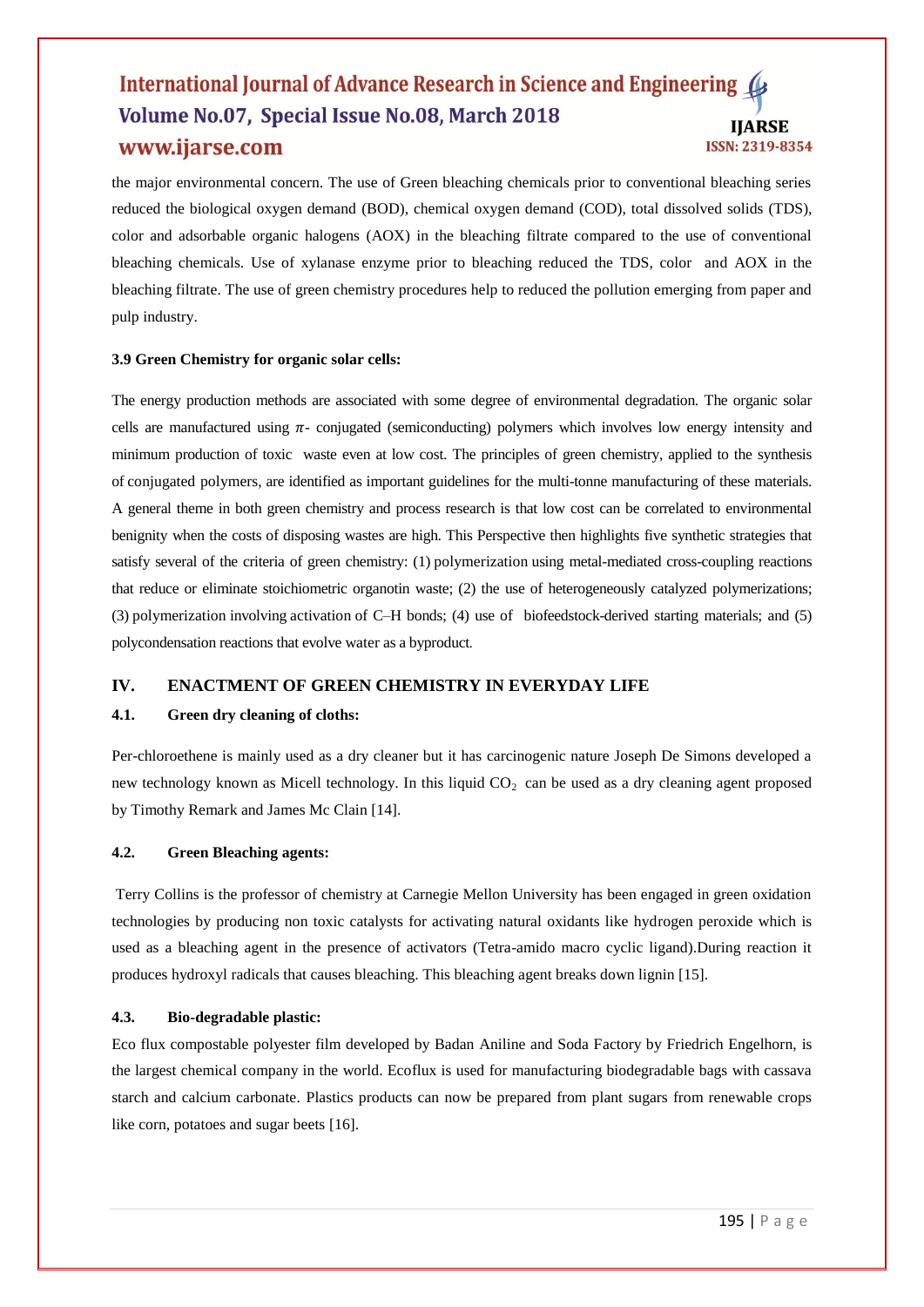#### **4.4. Lignocellulosic biomass used as a Biofuel**

Cellulosic ethanol technology is one of the most commonly used technologies for production of biofuel. They are derived from the cellulose in plants. Now a days, cleanliness and pollution free environment is the major issue. For solving these problems solid waste management is the fundamental need to maintain the cleanliness of the environment. Keeping this view in mind, in current scenario lignocellulosic biomass has of great concern to generate biofuel. Lignocellulosic biomass means plant dry matter which contains polysaccharides cellulose, hemicellulose and lignin. It has two fragments-carbohydrate polymer (cellulose/hemicellulose) and aromatic polymer (lignin). There is presence of cross linkage of ester and ether in between these two fragments.



Carbohydrate polymer is used to convert into ethanol and remaining fraction containing lignin can be burned as boiler fuel to enhance the conversion process and produce extra electricity. Lignocellulosic biomass is divided into three classes. (i) virgin biomass includes all naturally occurring terrestrial plants. (ii)Waste biomass includes agricultural and forest waste. (iii) Energy crops – They are crops with high yield of lignocellulosic biomass. It include switch grass and elephant grass. The use of lignocellulosic biomass is very difficult because pentose sugar is not readily fermentable. Firstly, conversion of pentose sugar into simple sugar takes place with the help of enzymes and acids and secondly fermentation of simple sugar occurs by microorganisms. Lignocellulosic biomass has various advantages. It improve energy security, decrease urban air pollution and reduce accumulation of carbon dioxide in atmosphere [17].

#### **4.4 Ecofriendly paint:**

Procter and Gamble developed a mixture of soya oil and sugar which reduced the hazardous volatiles by 50 percent. Water based acrylic alkyd paints from recycled soda bottle plastic acrylic and soya bean oil has developed by Sherwin Willliam [18-19].

#### **4.5 Nano petroleum fuels:**

**Benzol:** During coal carbonization benzol is obtained as by-product. It is the mixture of aromatic hydrocarbons benzol has a high anti knocking value so it can be used as motor fuel and hence, it reduces the fuel consumption as well as generation of toxic pollutants.

**Power alcohol:** It is basically ethyl alcohol which has been used internal combustion engines. It is mixed with gasoline in the ratio of 4:1 to increase its octane number [20].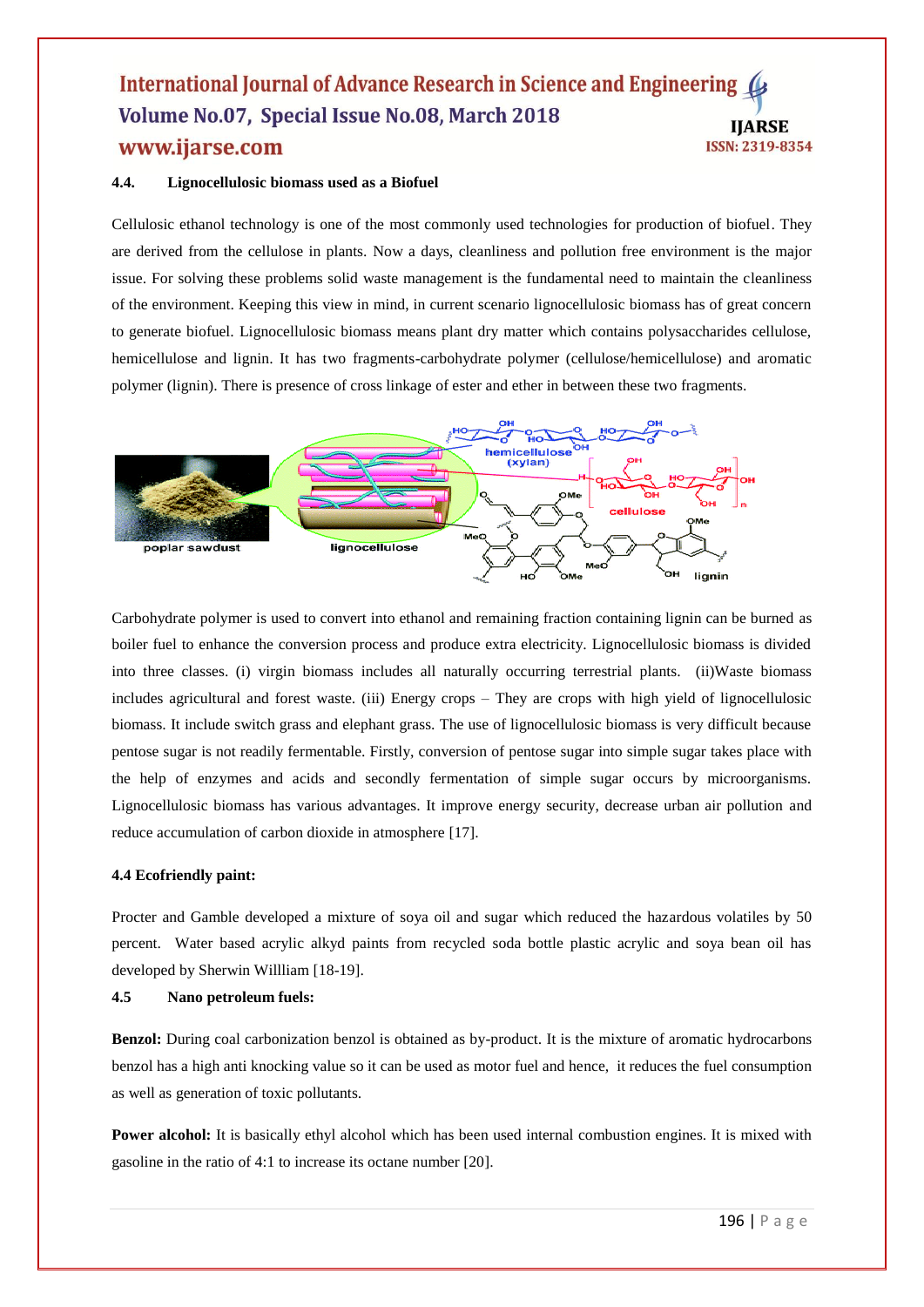# **4.6 Extinguish fire via green approach:**

Various chemical is used to put out the fire producing toxic material. To eliminate the hazardous one a new foam called Pyro-cool is used to extinguishing fire without creating any toxic material [21].

#### **4.7 Green and clear water:**

Alum is used to purify water but it produces toxic ions which causes Alzheimer disease. Now a day tamarind seeds kernel power has been used as an effective and economic agent to purify water as alum.

#### **4.8 Organic light emitting diode:**

LED is an example of producing more light with lower energy consumption.

#### **4.9 Operation of unleaded petrol:**

Octane number determine the quality of petrol the quality is directly proportionate to octane number to increase the quality of petrol methyl tertiary butyl ether is added instead of lead component (tetra ethyl lead) which supplies oxygen for petrol and hence reducing the formation of per-oxy compound [22].

#### **4.10 Natural insects repellent:**

Many insects are repelled by different chemicals these chemicals are mixed with air which makes unhealthy environment to avoid such type of situation there are some essential oils that work well against biting insects

- Cinnamon oil (mosquitoes)
- Lemon eucalyptus oil (mosquitoes, tics, and lice)
- Citronella oil (mosquitoes and biting flies)
- Caster oil (Mosquitoes)

Safe carrier oils/alcohols:

- ❖ Olive oil
- Sunflower oil

Mix 10-25 drops of essential oils with 2 table spoons of carrier oil $\lor$ alcohols.

#### **4.11 Auto regenerating:**

The modern synthetic polyester decrease the quantity of foam used in the seats of the car reducing its weight. It also helps to reduce the consumption of fuel and evaluation of carbon dioxide.

#### **4.12 Green Carpets:**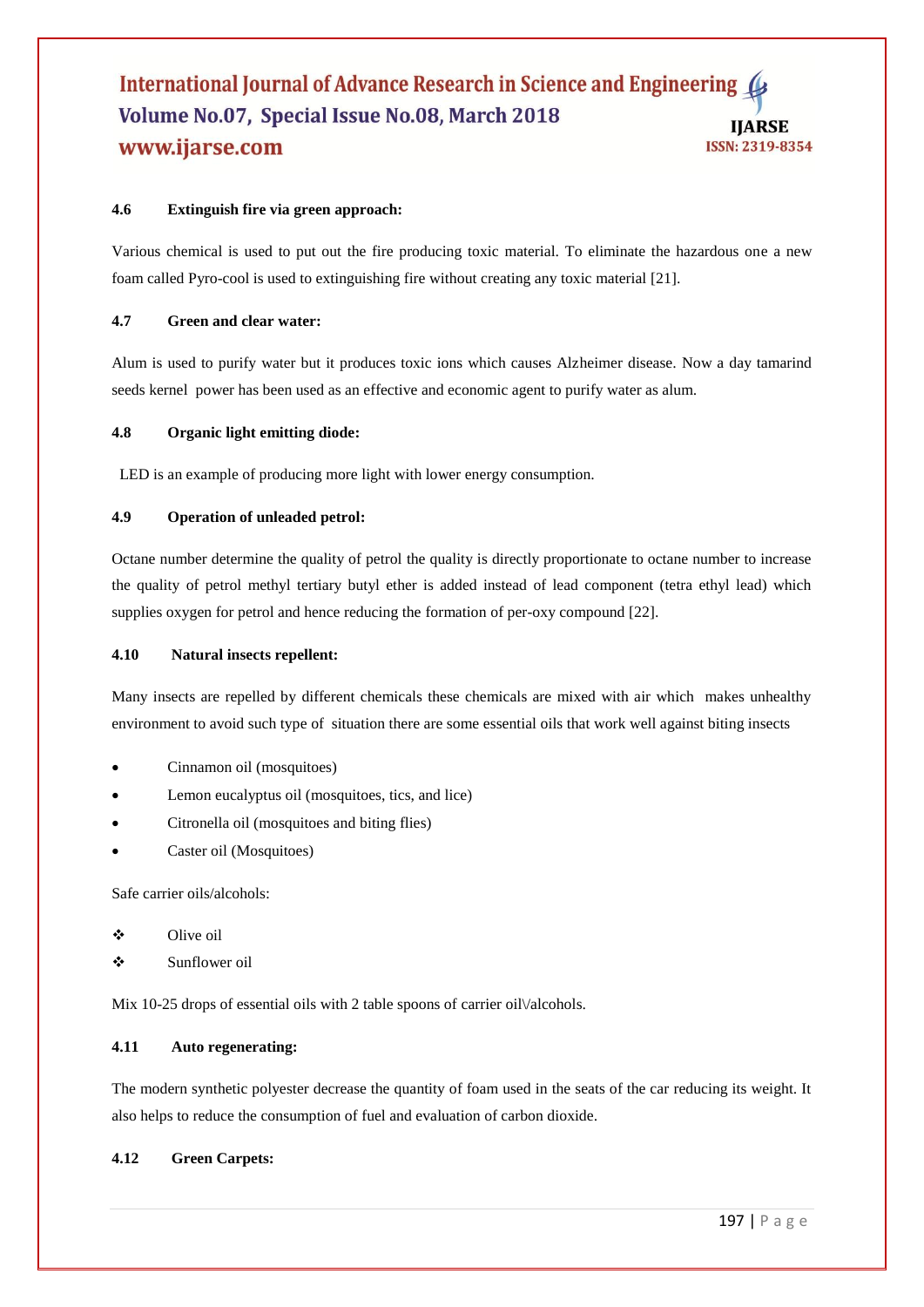EcoWorx replaces conventional carpet tile backins that contain bitumen, polyvinylchloride, or polyurethane with polyolefin resins which have low toxicity. This has better adhesion, does not shrink and can be recycled.

#### **4.13 Rain water harvesting technique:**

This method is used to Store rain water into reservoir for reuse rather than allowing it to run off. Stored water can be used to various domestic purposes.

# **V. CONCLUSION**

Governments and scientific communities throughout the world recognised that the practice of green chemistry not only leads to a clean and more sustainable earth but also is economically beneficial with many positive social impacts. It is the need of the hour because of increasing pressure from both society and government. So with help of green approach we can produce eco-friendly products and provide the way to reduce waste and prevent entering of toxic substances into the environment.

# **REFERENCES**

**[1]** P.T. Anastas and J.C Warner, Green Chemistry: Theory and Practise, *Oxford University press*, *Oxford*  1998.

**[2]** J. Namiesnik and W. Wardencki, Solventless sample preparation techniques in environmental analysis, *J. High Resol. Chromagtogr*., 23, 2000, 279.

**[3]** K. Sato, M. Aoki and R. Nayori, A "Green Route to Adipic acid: Direct Oxidation of Cyclohexenes with 30 percent hydrogen peroxide. *Science. 281,* 1998, 1646.

**[4]** [http://www.epa.gov/greenchemistry.](http://www.epa.gov/greenchemistry)

**[5]** D. Bardley, P. Dyson and T. Wlton, Room temperature ionic liquids, *Chem. Rev., 9(5),* 2000, 18.

**[6]** U. Romano and F. Garbassi, The environment issue: A challenge for new generation polyolefins, *Pure Appl. Chem., 72,* 2000, 1383.

**[7]** N. Nicolas, T. Benvegnu and D. Plusquellec, Surfactants from renewable resources, *Actualite Cheimique, , 70,* 2002, 11-12.

**[8]** E. E. Stashenko, A. M. Puertas, W. Salgar, W. Gelgado and J. R. Martinez, Solid-phase microextraction with on fiber derivatization applied to the analysis of volatile carbonyl compounds. *J. Chromatogr., A. 886,* 2000, 175.

**[9]** A. Acardi, G. Bianchi, S. Giuseppe and F. Marinelli, Gold catalysis in the reaction of 1, 3-dicarbonyls with nucleophiles, *Green Chemistry, 5(1),* 64, 2003.

**[10]** G. Scott, Green polymers, *Plym. Degrad. Stab., 68 (1),* 2000, 1-7.

**[11]** P. Tundo, M. Selva and S. Memoli, Dimethylcarbonate as a green reagent, *ACS Symp. Ser., 767 (Green Chemical Synthesies and Processes),* 2000, 87.

**[12]** R.S. Varma, R. Dahiya and S. Kumar, *Tetrahedron Lett., 38,* 1997, 2039-2042

**[13]** R.S. Varma and R. Dahiya , *Synlett. 1997,* 1245-1246.